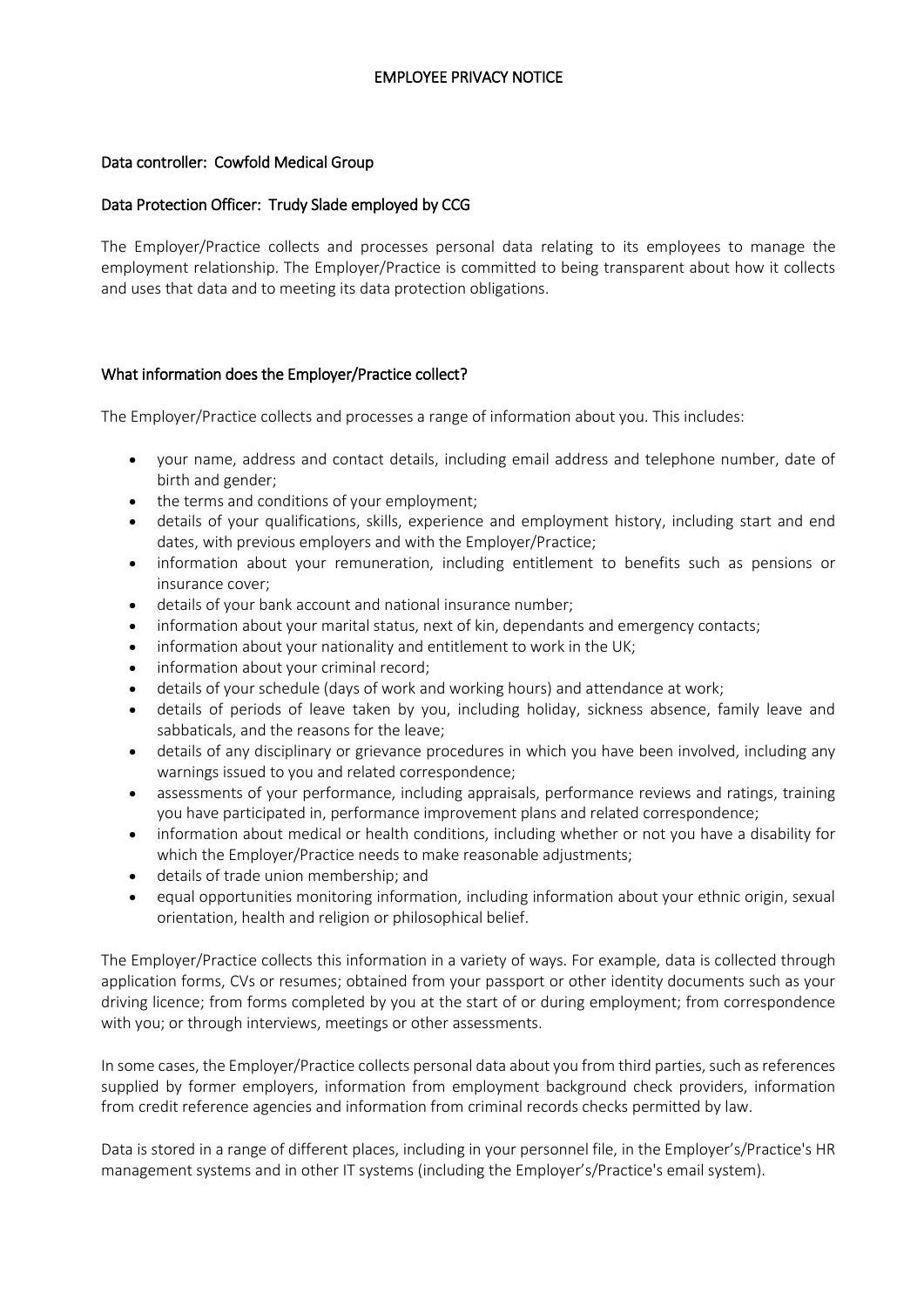# Why does the Employer/Practice process personal data?

The Employer/Practice needs to process data to enter into an employment contract with you and to meet its obligations under your employment contract. For example, it needs to process your data to provide you with an employment contract, to pay you in accordance with your employment contract and to administer benefit, pension and insurance entitlements.

In some cases, the Employer/Practice needs to process data to ensure that it is complying with its legal obligations. For example, it is required to check an employee's entitlement to work in the UK, to deduct tax, to comply with health and safety laws and to enable employees to take periods of leave to which they are entitled. For certain positions, it is necessary to carry out criminal records checks to ensure that individuals are permitted to undertake the role in question.

In other cases, the Employer/Practice has a legitimate interest in processing personal data before, during and after the end of the employment relationship. Processing employee data allows the Employer/Practice to do a number of things, for example:

- run recruitment and promotion processes;
- maintain accurate and up-to-date employment records and contact details (including details of who to contact in the event of an emergency), and records of employees' contractual and statutory rights;
- operate and keep a record of disciplinary and grievance processes, to ensure acceptable conduct within the workplace;
- operate and keep a record of employee performance and related processes, to plan for career development, and for succession planning and workforce management purposes;
- operate and keep a record of absence and absence management procedures, to allow effective workforce management and ensure that employees are receiving the pay or other benefits to which they are entitled;
- obtain occupational health advice, to ensure that it complies with duties in relation to individuals with disabilities, meet its obligations under health and safety law, and ensure that employees are receiving the pay or other benefits to which they are entitled;
- operate and keep a record of other types of leave (including maternity, paternity, adoption, parental and shared parental leave), to allow effective workforce management, to ensure that the Employer/Practice complies with duties in relation to leave entitlement, and to ensure that employees are receiving the pay or other benefits to which they are entitled;
- ensure effective general HR and business administration;
- provide references on request for current or former employees;
- respond to and defend against legal claims; and
- maintain and promote equality in the workplace.

Where the Employer/Practice relies on legitimate interests as a reason for processing data, it has considered whether or not those interests are overridden by the rights and freedoms of employees or workers and has concluded that they are not.

Some special categories of personal data, such as information about health or medical conditions, is processed to carry out employment law obligations (such as those in relation to employees with disabilities and for health and safety purposes). Information about trade union membership is processed to allow the Employer/Practice to operate check-off for union subscriptions.

Where the Employer/Practice processes other special categories of personal data, such as information about ethnic origin, sexual orientation, health or religion or philosophical belief, this is done for the purposes of equal opportunities monitoring.

Data that the Employer/Practice uses for these purposes is anonymised or is collected with the express consent of employees, which can be withdrawn at any time. Employees are entirely free to decide whether or not to provide such data and there are no consequences of failing to do so.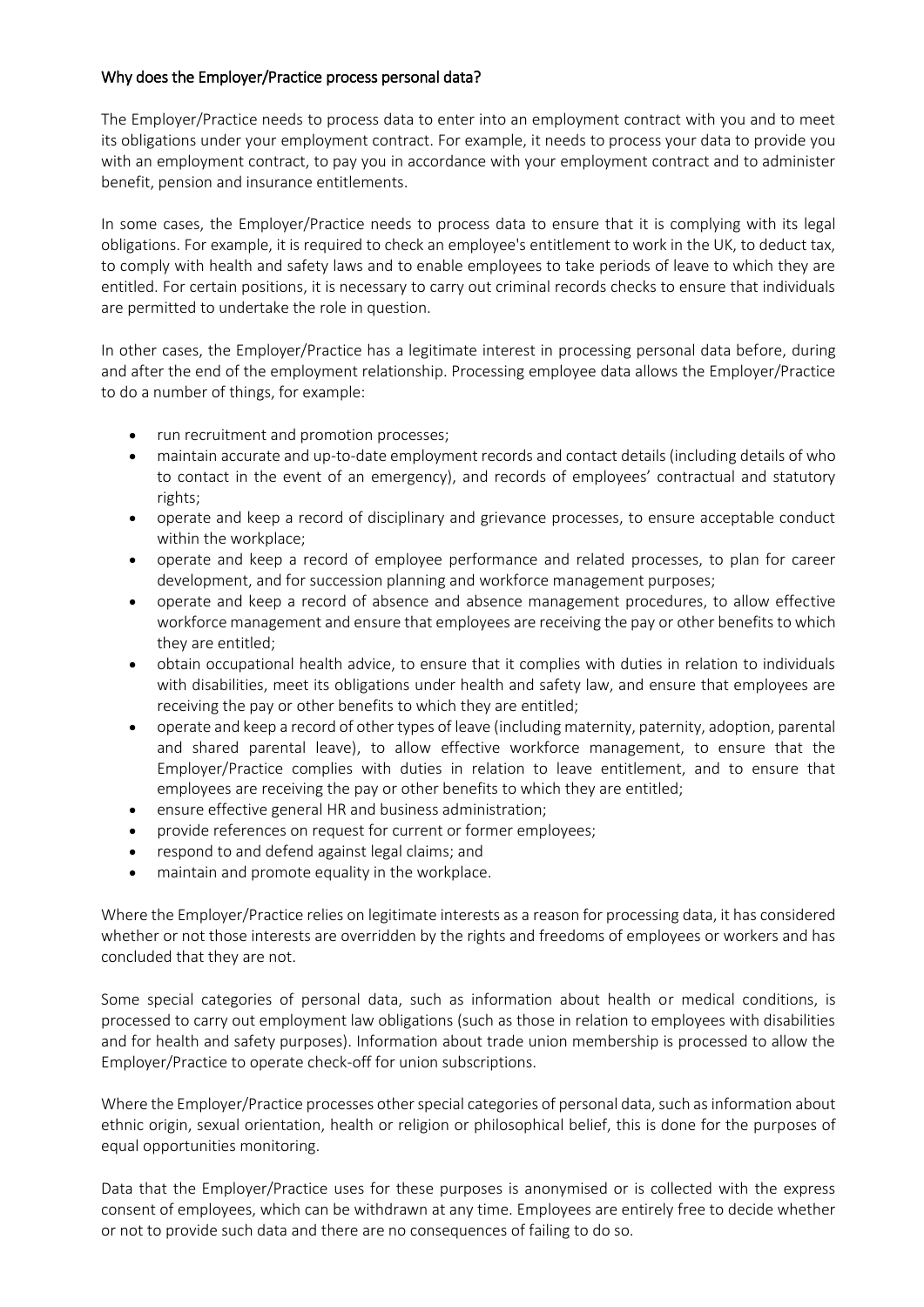## Who has access to data?

Your information will be shared internally, including with your line manager, managers in the business area in which you work and IT staff if access to the data is necessary for performance of their roles.

The Employer/Practice shares your data with third parties in order to obtain pre-employment references from other employers, obtain employment background checks from third-party providers and obtain necessary criminal records checks from the Disclosure and Barring Service. The Employer/Practice may also share your data with third parties in the context of a transfer of some or all of its business. In those circumstances the data will be subject to confidentiality arrangements.

The Employer/Practice also shares your data with third parties that process data on its behalf, in connection with payroll, the provision of benefits and the provision of occupational health services. The employer/practice may transfer personal data to its insurers, bankers, legal, medical and other professional advisors, administrators of its pension scheme, or employees' own pension providers, and other companies or organisations to which the employer has contracted work relating to any of the above purposes for which the p We routinely share information with:

- NHS Pensions
- HMRC
- NHS Digital
- MDDUS (for clinical employees who are indemnified as part of the practice scheme)
- Barclays Bank (for the purposes of paying salaries and reimbursements)
- Locum Insurance Providers (Partners and Salaried GP's only).

3<sup>rd</sup> Party requests for data (such as those required for completion of Mortgage applications / rental reference requests etc.) will be only be actioned once a consent form consenting to the sharing of the information is received from the employee.

We do not share information with anyone without your consent unless the law and our policies allow us to do so.

The Employer/Practice will not transfer your data to countries outside the European Economic Area.

# How does the Employer/Practice protect data?

The Employer/Practice takes the security of your data seriously. The Employer/Practice has internal policies and controls in place to try to ensure that your data is not lost, accidentally destroyed, misused or disclosed, and is not accessed except by its employees in the performance of their duties. See all internal policies re Information Governance, Health and Safety and Employment.

Where the Employer/Practice engages third parties to process personal data on its behalf, they do so on the basis of written instructions, are under a duty of confidentiality and are obliged to implement appropriate technical measures to ensure the security of data.

#### For how long does the Employer/Practice keep data?

The Employer/Practice will hold your personal data for the duration of your employment. The periods for which your data is normally held during and after the end of employment are.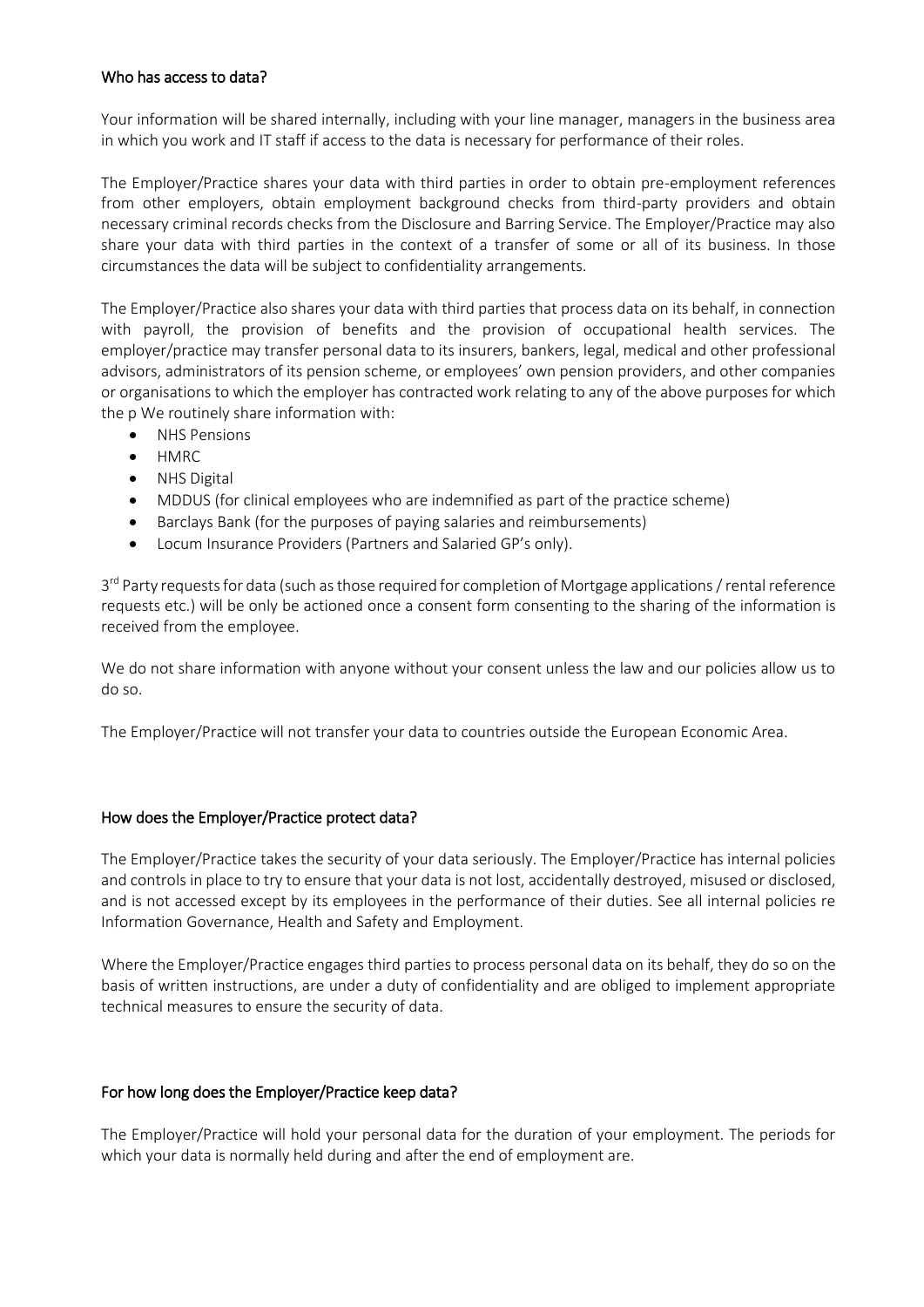| Personal information to include contact<br>details (such as name, address, date of birth,<br>gender, telephone numbers, email address<br>and next of kin/emergency contact). | Existing employees - duration of employment<br>Unsuccessful applicants - six months              |
|------------------------------------------------------------------------------------------------------------------------------------------------------------------------------|--------------------------------------------------------------------------------------------------|
|                                                                                                                                                                              | Former employees $-$ six months (but not next of<br>kin/emergency contact details).              |
| Application form, CVs, interview notes, test                                                                                                                                 | Existing employees - duration of employment                                                      |
| results, evidence of skills and qualifications                                                                                                                               | Unsuccessful applicants - six months                                                             |
|                                                                                                                                                                              | Former employees - six months                                                                    |
| References received                                                                                                                                                          | employees<br>Existing<br>one<br>year<br>Unsuccessful applicants - one year                       |
| Driving licence, insurance documents                                                                                                                                         | Existing employees - Duration of employment. Former<br>employee - three years.                   |
| Recruitment records containing special<br>categories of personal data (including details                                                                                     | Existing employees - duration of employment<br>(criminal records for six months)                 |
| of any disabilities disclosed and reasonable                                                                                                                                 |                                                                                                  |
| adjustments) and criminal records data<br>(including results of criminal records checks)                                                                                     | Unsuccessful applicants - six months                                                             |
|                                                                                                                                                                              | Former employees - three years                                                                   |
| Right to work documents                                                                                                                                                      | Existing employees - duration of employment<br>Former employees - two years post employment      |
| Offer letters, contracts of employment,                                                                                                                                      | Existing employees - duration of employment                                                      |
| written statements of terms and related                                                                                                                                      |                                                                                                  |
| correspondence                                                                                                                                                               | Former employees - six months                                                                    |
| Payroll and tax information (including pay<br>and benefit entitlements, bank details and<br>national insurance number)                                                       | Existing employees - duration of employment<br>Former employees - six years                      |
| Sickness<br>records<br>containing<br>special                                                                                                                                 | Existing employees - duration of employment                                                      |
| categories of personal data (including details                                                                                                                               |                                                                                                  |
| of absence or leave taken, the reasons for $\vert$ Former employees - three years                                                                                            |                                                                                                  |
| absences, the type of leave, information<br>medical<br>or health<br>conditions,<br>about                                                                                     |                                                                                                  |
| reasonable adjustments, records of absence                                                                                                                                   |                                                                                                  |
| management discussions, correspondence                                                                                                                                       |                                                                                                  |
| with employees and written warnings)                                                                                                                                         |                                                                                                  |
| Annual leave records                                                                                                                                                         | Existing employees - duration of employment                                                      |
|                                                                                                                                                                              | Former employees - two years                                                                     |
| Records relating to Working Time Limits                                                                                                                                      | Two years from date record was made                                                              |
| Details relating to absence during pregnancy<br>and SMP                                                                                                                      | Three years after the end of the tax year in which the<br>employee's maternity pay period ended. |
| Details of statutory paternity pay, statutory                                                                                                                                | Three years after the end of the tax year in which                                               |
| parental pay and statutory adoption pay                                                                                                                                      | payments were made                                                                               |
| Details relating to National Minimum Wage<br>Annual appraisal/assessment records                                                                                             | Three years from day pay reference period ends.<br>Five years                                    |
|                                                                                                                                                                              |                                                                                                  |
| Records relating to promotion, transfer,                                                                                                                                     | Existing employees - duration of employment                                                      |
| training, and disciplinary and grievance                                                                                                                                     |                                                                                                  |
| matters (including records of investigations,                                                                                                                                | Former employees - one year from<br>end<br>ot                                                    |
| notes of disciplinary or grievance meetings<br>and appeal hearings, correspondence with                                                                                      | employment                                                                                       |
| employees and written warnings).                                                                                                                                             |                                                                                                  |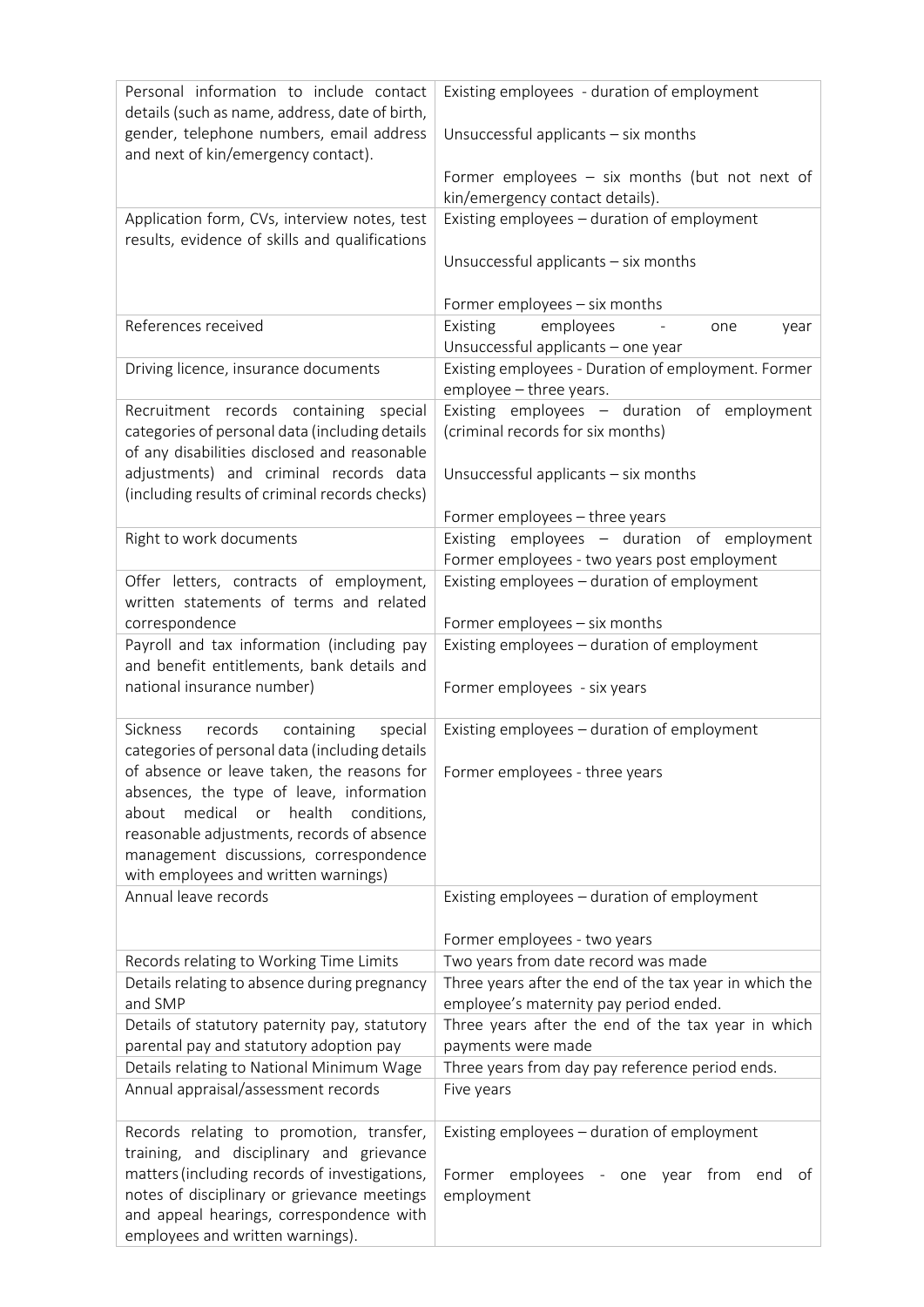| References given/information to enable<br>reference to be provided (if detailed<br>references are provided) | Five years from reference/end of employment                          |
|-------------------------------------------------------------------------------------------------------------|----------------------------------------------------------------------|
| Summary of record of service, e.g., name,<br>position held, dates of employment, pension<br>details         | Ten years from end of employment                                     |
| Records relating to accident or injury at work                                                              | Minimum of three years from the date on which the<br>record was made |
| Injuries, fatalities, diseases and dangerous                                                                | Minimum of three years from the date on which the                    |
| occurrences                                                                                                 | record was made                                                      |
| Risk assessments                                                                                            | Minimum of three years from the date on which the                    |
|                                                                                                             | record was made                                                      |
| Exposure to specified hazardous substances                                                                  | 40 years from the date of the lasts entry made.                      |
|                                                                                                             |                                                                      |

# Your rights

As a data subject, you have a number of rights. You can:

- access and obtain a copy of your data on request;
- require the Employer/Practice to change incorrect or incomplete data;
- require the Employer/Practice to delete or stop processing your data, for example where the data is no longer necessary for the purposes of processing;
- object to the processing of your data where the Employer/Practice is relying on its legitimate interests as the legal ground for processing; and
- ask the Employer/Practice to stop processing data for a period if data is inaccurate or there is a dispute about whether or not your interests override the Employer's/Practice's legitimate grounds for processing data.

If you would like to exercise any of these rights, please contact Anna Harrison, Practice Manager. You can also make a subject access request. This should be in writing.

If you believe the Employer/Practice has not complied with your data protection rights, you can complain to the Information Commissioner.

# What if you do not provide personal data?

You have some obligations under your employment contract to provide the Employer/Practice with data. In particular, you are required to report absences from work and may be required to provide information about disciplinary or other matters under the implied duty of good faith. You may also have to provide the Employer/Practice with data in order to exercise your statutory rights, such as in relation to statutory leave entitlements. Failing to provide the data may mean that you are unable to exercise your statutory rights.

Certain information, such as contact details, your right to work in the UK and payment details, have to be provided to enable the Employer/Practice to enter into a contract of employment with you. If you do not provide other information, this will hinder the Employer's/Practice's ability to administer the rights and obligations arising as a result of the employment relationship efficiently.

\_\_\_\_\_\_\_\_\_\_\_\_\_\_\_\_\_\_\_\_\_\_\_\_\_\_\_\_\_\_\_\_\_\_\_\_\_\_\_\_\_\_\_\_\_\_\_\_\_\_\_\_\_\_\_\_\_\_\_\_\_\_\_\_\_\_\_\_\_\_\_\_\_\_\_